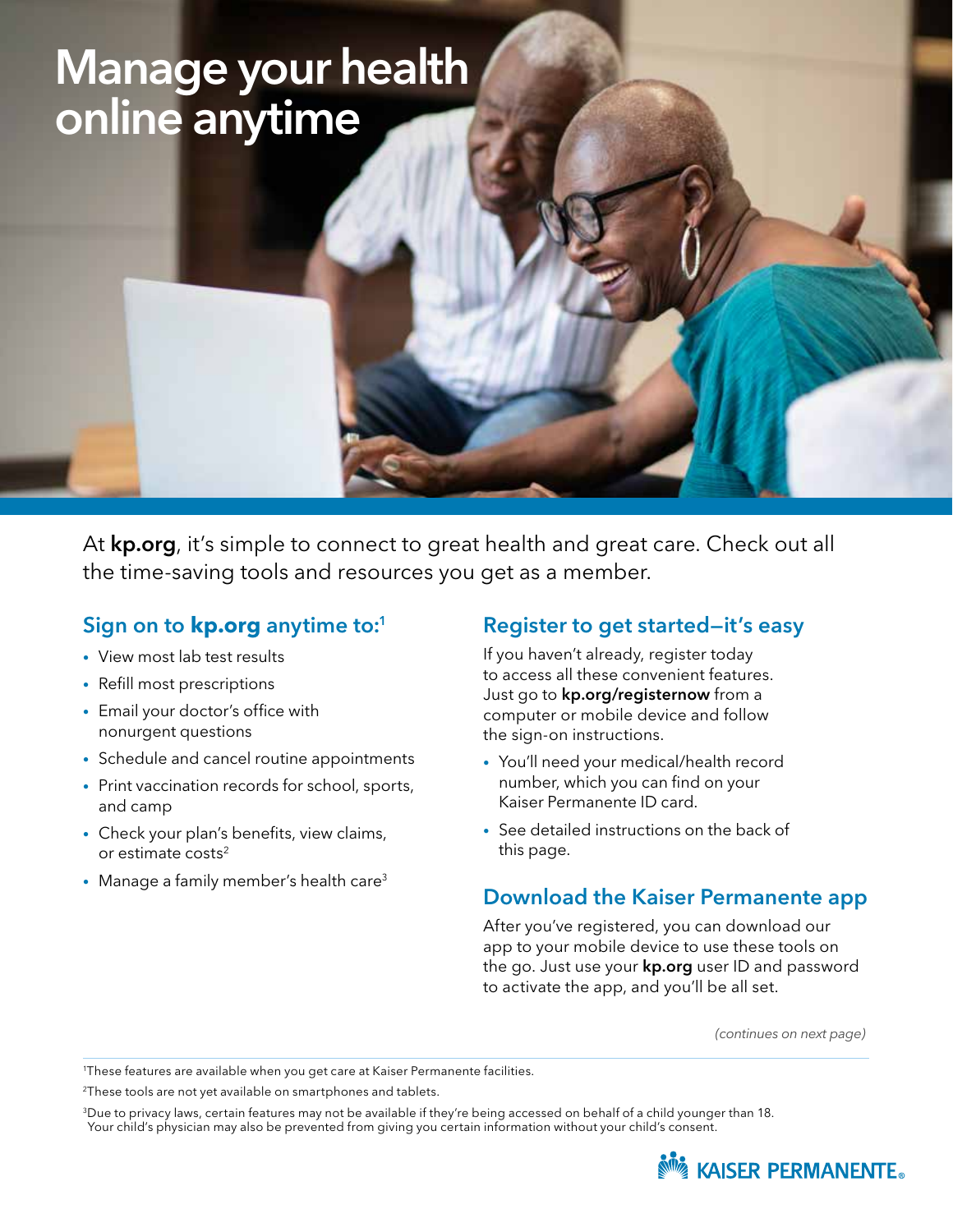## Begin the registration process Go to [kp.org/registernow](http://kp.org/registernow)



## Step 1 – Membership Info Step 2 – Terms and Conditions

| PA XASER PERMANENTLY                                                                                                                                                                                                                                                        | Step 2 of R. Sarena and Constitutes                                                                                                                                                                                                                                                                                                                                                                                                                                                                                                                                                                                                                                                                                                                                                                                                                                                                     |
|-----------------------------------------------------------------------------------------------------------------------------------------------------------------------------------------------------------------------------------------------------------------------------|---------------------------------------------------------------------------------------------------------------------------------------------------------------------------------------------------------------------------------------------------------------------------------------------------------------------------------------------------------------------------------------------------------------------------------------------------------------------------------------------------------------------------------------------------------------------------------------------------------------------------------------------------------------------------------------------------------------------------------------------------------------------------------------------------------------------------------------------------------------------------------------------------------|
| Step I of 6 - Hamburgha trick                                                                                                                                                                                                                                               | Agree to our Terms and Conditions                                                                                                                                                                                                                                                                                                                                                                                                                                                                                                                                                                                                                                                                                                                                                                                                                                                                       |
| First, tell us a little about yourself                                                                                                                                                                                                                                      | <b>PE FOR</b>                                                                                                                                                                                                                                                                                                                                                                                                                                                                                                                                                                                                                                                                                                                                                                                                                                                                                           |
| STURET VIOLA AREE OF CARD.<br><b>Choose request</b><br>relate frommer and an excess the manner<br><b>CONTRACTOR</b><br>Haw it family<br><b>GRET WARE</b><br>LAST MORE<br>UNIT IN LICIN'<br><b>STORY CARDS</b><br><b>ASSAULTS</b> IN AN A<br><b>Common</b> 1<br><b>Canad</b> | Purpose<br>Agree Removable promise had againsted 11. Automatements and at "Malera" and<br>(C) "Mikkeling", a molecule construct principle, which does not accessed Prough & RP Molecule<br>Application (197 Higgs Application) La Rinnulpt a Hollork Stille & Foreign Thiere beliefing (2he<br>"Westerhout") places count for<br>in " later beattle-validad offermation"<br>Collection<br>1. Lammaticum with our precificmes and our kief-<br>1. In recent for street and hard are network<br>1 devest additional behicles.<br>The Internation previous on the Noticellos is hell a substitute for the adverse of a personal<br>physician at silher qualified health care protessional. Always well, the advice of a physician ac-<br>[1] This entered and spiny to the entred Senior and Constitute for you of this wateries, and I have reviewed<br>the Polescy Thermined for this ambilia-<br>Cancer |

## Step 3 - Account Details

|                                                                                                                                                           | ALL FIFE - Rocared streets<br><b>Tempo Territori</b> |
|-----------------------------------------------------------------------------------------------------------------------------------------------------------|------------------------------------------------------|
| Now, let's set your account details<br>아버지는 아이에 아이가 아들이 한 방문을 보면 먹을 먹었어요. 아니라                                                                             |                                                      |
| $-0.004$                                                                                                                                                  |                                                      |
| pair to perfect to the concerns two<br>there are where a given about them when the problem to a<br><b>CONTRACTOR</b><br>The control of the control of the |                                                      |
| 12<br>place, alphanes,<br>Pristing Holl                                                                                                                   |                                                      |
| SPA wa como pine trend planner.                                                                                                                           |                                                      |
| <b>NATIONAL MODEL</b>                                                                                                                                     |                                                      |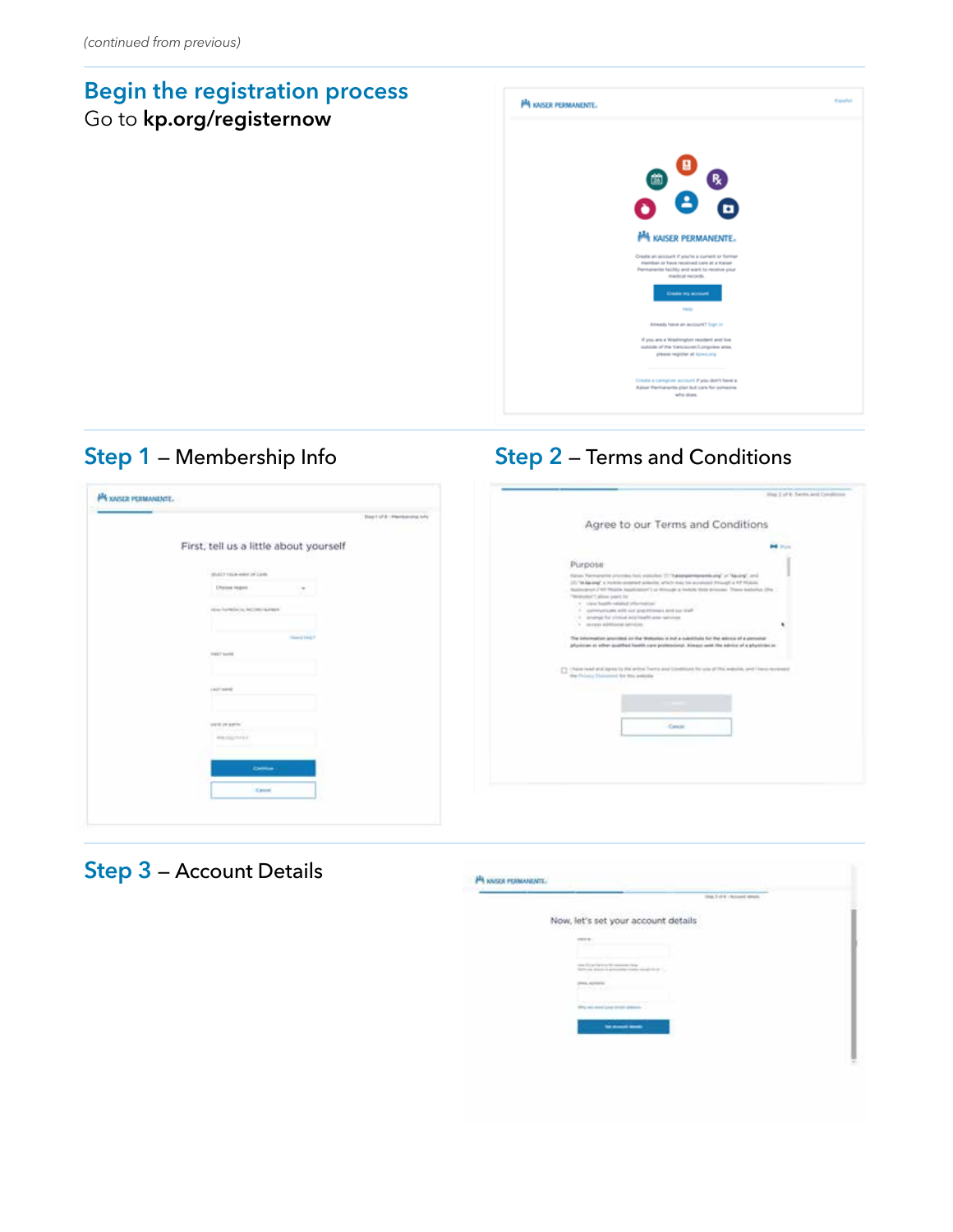|  | Step 4 - Confirm Identity |  |
|--|---------------------------|--|
|--|---------------------------|--|

| F <sup>4</sup> KASER PERMANENTE.                                                          | HA KAISER PERMANENTE.                                                                          |
|-------------------------------------------------------------------------------------------|------------------------------------------------------------------------------------------------|
| Stray 4 of it. Cardone identify                                                           | Stay 4 of 8 Confers Upstity                                                                    |
| User ID, "engrisubactly BB"<br>M<br>has been created and answerled with your investmental | $\frac{1}{2} \left( \frac{1}{2} \right) \left( \frac{1}{2} \right) \left( \frac{1}{2} \right)$ |
|                                                                                           | 01.30                                                                                          |
| Next, help us confirm your identity                                                       |                                                                                                |
| LAST ASSISTANT VIOLATION                                                                  | Athalt is the narra of your youngate salary?                                                   |
| LIGHT New Aren'al<br><b>Milledge Hartware</b>                                             | $O$ - Africa                                                                                   |
|                                                                                           | O. Different                                                                                   |
| It your current address on GARFIELD DRY                                                   | O.14                                                                                           |
| (2) The Ballying address.                                                                 | D mt                                                                                           |
| C NL Rel's my siti address.                                                               | 0.000<br>C: New of the states                                                                  |
| C). No. For meet tived at that address.                                                   |                                                                                                |
|                                                                                           | <b>Section</b>                                                                                 |
| The meet map is trewell.<br>You're played 20 seconds to prove suit control surchan.       |                                                                                                |
| <b>North</b>                                                                              |                                                                                                |
|                                                                                           |                                                                                                |
| Cardina classific be med instead.                                                         |                                                                                                |
|                                                                                           | This document paid the phile distribute 2 is since acting 1 in 17.                             |

## Step 5 — Secret Questions

| <b>P4 KAISER PERMANENTE.</b>                                                              | View Soft & Server Guestions                                     |
|-------------------------------------------------------------------------------------------|------------------------------------------------------------------|
| 1946 Foll K Second Guarterra                                                              | Confirm your secret questions                                    |
| Choose your secret questions                                                              | <b>STATISTICS</b> And Art                                        |
| Mind and Hope Ke-T                                                                        | Long-sourced dist.<br>61 H.K                                     |
|                                                                                           | 200904-011                                                       |
| Judittires 11                                                                             | Asset LM                                                         |
| Chairs e pattion<br>$\sim$                                                                |                                                                  |
| oza                                                                                       | powering it                                                      |
| members and 1.1                                                                           | Said adversing all over gours dollar trages<br>lated took sail . |
|                                                                                           |                                                                  |
|                                                                                           | homester of                                                      |
| materials's                                                                               | Karolei (H)<br>.                                                 |
| _____<br><b>Checke a quasicon</b><br>$\sim$                                               |                                                                  |
|                                                                                           | ● Pyrrom   ノーーー                                                  |
| secretary in                                                                              | Dicks and animately                                              |
| ٠                                                                                         | Annual A. S.                                                     |
|                                                                                           | Assistances                                                      |
| Anderson &                                                                                |                                                                  |
| Service Rob                                                                               | --                                                               |
| District is making<br>$\frac{1}{2} \left( \frac{1}{2} \right) \left( \frac{1}{2} \right)$ |                                                                  |
| assessed a                                                                                | <b>bas</b><br>٠                                                  |
| بردر المتماس                                                                              |                                                                  |
|                                                                                           |                                                                  |
| The discovers was the relation of their climate system. If It is                          |                                                                  |
|                                                                                           | The decrease also be still through 2 case at the 11 to           |

Step 6 - Create Password

|                                                                                     | Uter-6 of 6: Create Password |
|-------------------------------------------------------------------------------------|------------------------------|
| Hello, Ted<br>⊙                                                                     |                              |
| You're almost finalind. Let's create your persword.                                 |                              |
| August 1970<br><b>Fakisions</b>                                                     |                              |
| $\ldots \ldots \ldots \ldots$<br><b>Service</b> 11                                  |                              |
| In term & phaneners' (Real extrade Chartester as determin-<br>check the con-        |                              |
| and a series for their<br>Passworti sistenziti.<br><b>B as as as as as  Litting</b> |                              |
| RETTER FASSIVING                                                                    |                              |
| healthyllvingf2<br><b>CONTRACTOR</b>                                                |                              |
|                                                                                     |                              |
| Create scowart                                                                      |                              |